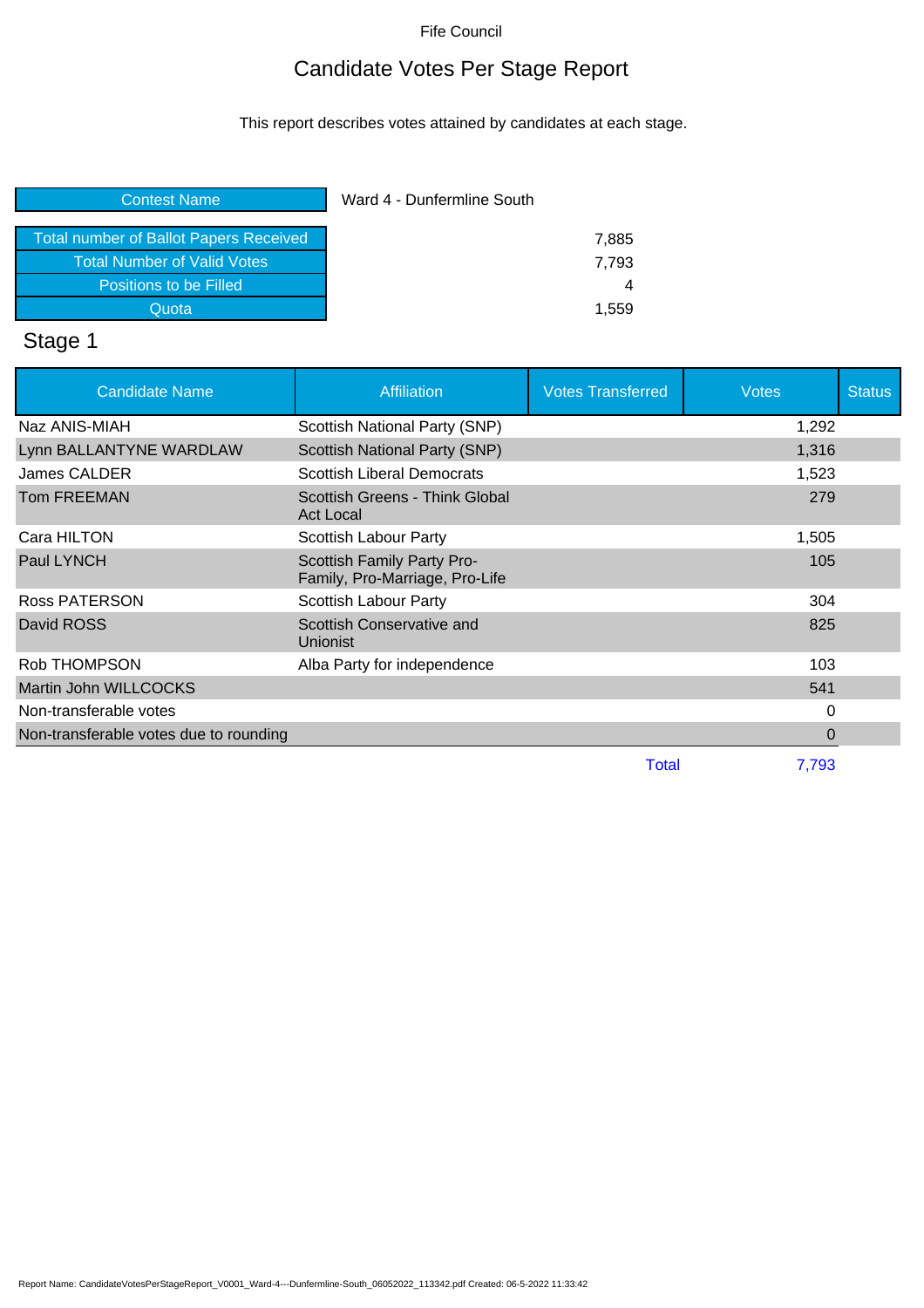# Candidate Votes Per Stage Report

This report describes votes attained by candidates at each stage.

# Stage 2

#### Exclusion of Rob THOMPSON 103.00000

| <b>Candidate Name</b>                  | <b>Affiliation</b>                                           | <b>Votes Transferred</b> | <b>Votes</b> | <b>Status</b> |
|----------------------------------------|--------------------------------------------------------------|--------------------------|--------------|---------------|
| Naz ANIS-MIAH                          | Scottish National Party (SNP)                                | 16.00000                 | 1,308.00000  |               |
| Lynn BALLANTYNE WARDLAW                | Scottish National Party (SNP)                                | 24.00000                 | 1,340.00000  |               |
| James CALDER                           | <b>Scottish Liberal Democrats</b>                            | 5.00000                  | 1,528.00000  |               |
| <b>Tom FREEMAN</b>                     | Scottish Greens - Think Global<br><b>Act Local</b>           | 9.00000                  | 288.00000    |               |
| Cara HILTON                            | Scottish Labour Party                                        | 3.00000                  | 1,508.00000  |               |
| Paul LYNCH                             | Scottish Family Party Pro-<br>Family, Pro-Marriage, Pro-Life | 7.00000                  | 112.00000    |               |
| Ross PATERSON                          | Scottish Labour Party                                        | 4.00000                  | 308.00000    |               |
| David ROSS                             | Scottish Conservative and<br><b>Unionist</b>                 | 1.00000                  | 826.00000    |               |
| Rob THOMPSON                           | Alba Party for independence                                  | -103.00000               | 0.00000      |               |
| Martin John WILLCOCKS                  |                                                              | 23.00000                 | 564.00000    |               |
| Non-transferable votes                 |                                                              | 11.00000                 | 11.00000     |               |
| Non-transferable votes due to rounding |                                                              | 0.00000                  | 0.00000      |               |
|                                        |                                                              | <b>Total</b>             | 7,793.00000  |               |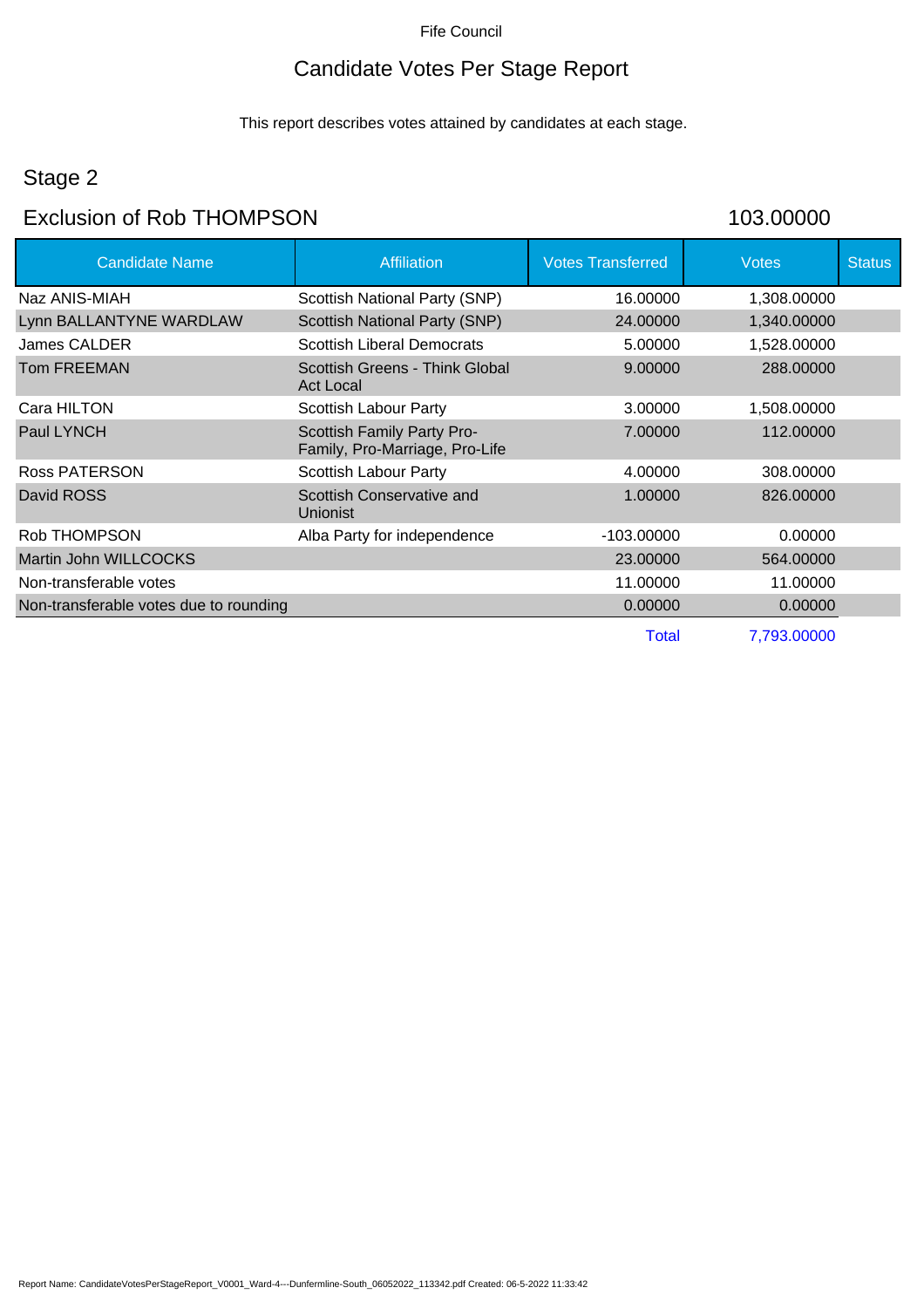# Candidate Votes Per Stage Report

This report describes votes attained by candidates at each stage.

# Stage 3

#### Exclusion of Paul LYNCH 112.00000

| <b>Candidate Name</b>                  | <b>Affiliation</b>                                           | <b>Votes Transferred</b> | <b>Votes</b> | <b>Status</b> |
|----------------------------------------|--------------------------------------------------------------|--------------------------|--------------|---------------|
| Naz ANIS-MIAH                          | Scottish National Party (SNP)                                | 6.00000                  | 1,314.00000  |               |
| Lynn BALLANTYNE WARDLAW                | Scottish National Party (SNP)                                | 4.00000                  | 1,344.00000  |               |
| James CALDER                           | <b>Scottish Liberal Democrats</b>                            | 14.00000                 | 1,542.00000  |               |
| <b>Tom FREEMAN</b>                     | Scottish Greens - Think Global<br><b>Act Local</b>           | 7.00000                  | 295,00000    |               |
| Cara HILTON                            | Scottish Labour Party                                        | 5.00000                  | 1,513.00000  |               |
| Paul LYNCH                             | Scottish Family Party Pro-<br>Family, Pro-Marriage, Pro-Life | $-112.00000$             | 0.00000      |               |
| <b>Ross PATERSON</b>                   | Scottish Labour Party                                        | 10.00000                 | 318.00000    |               |
| David ROSS                             | Scottish Conservative and<br>Unionist                        | 20,00000                 | 846,00000    |               |
| Rob THOMPSON                           | Alba Party for independence                                  | 0.00000                  | 0.00000      |               |
| Martin John WILLCOCKS                  |                                                              | 16,00000                 | 580,00000    |               |
| Non-transferable votes                 |                                                              | 30,00000                 | 41.00000     |               |
| Non-transferable votes due to rounding |                                                              | 0.00000                  | 0.00000      |               |
|                                        |                                                              | Total                    | 7,793.00000  |               |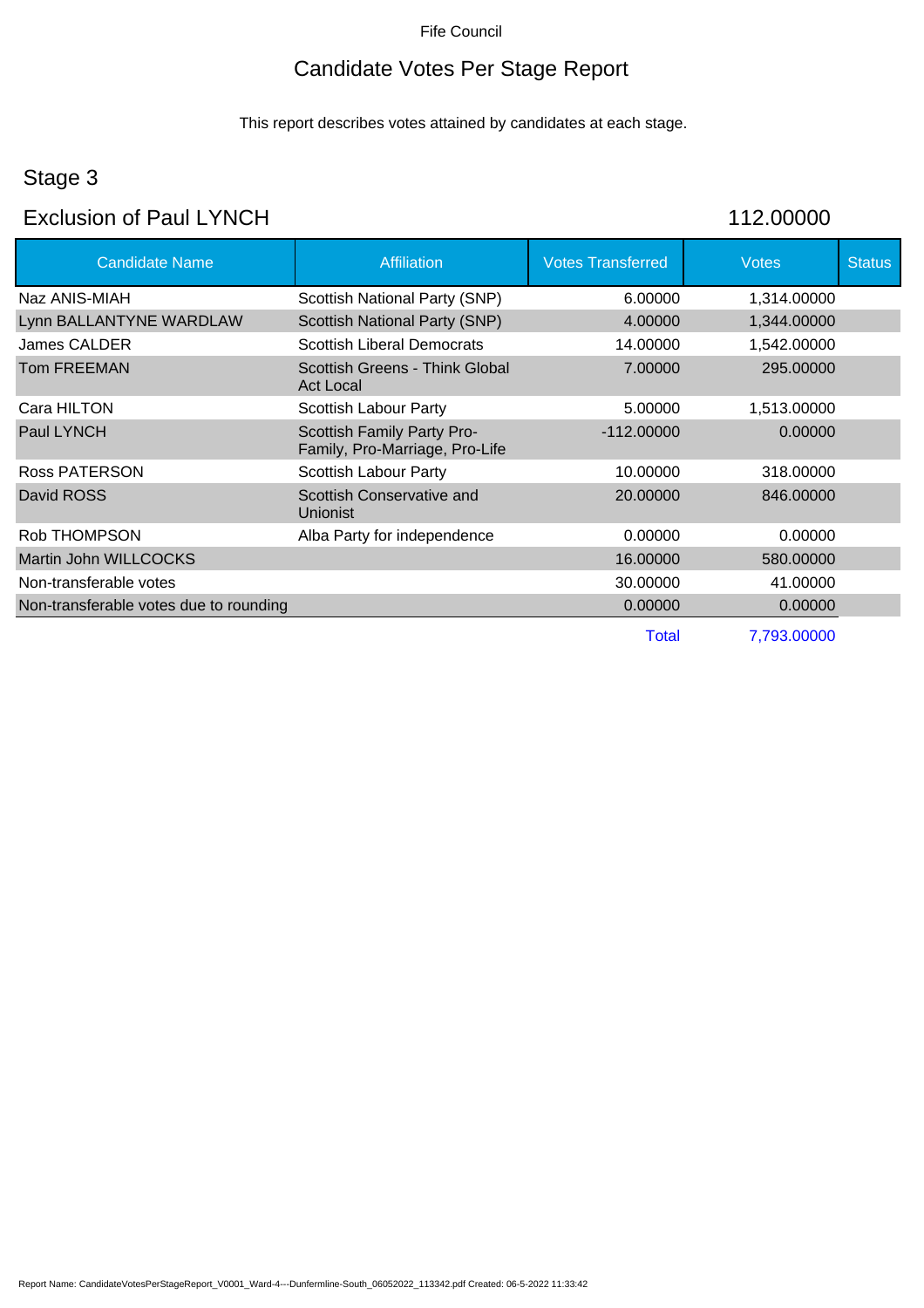# Candidate Votes Per Stage Report

This report describes votes attained by candidates at each stage.

# Stage 4

#### Exclusion of Tom FREEMAN 295.00000

| <b>Candidate Name</b>                  | <b>Affiliation</b>                                           | <b>Votes Transferred</b> | <b>Votes</b>        | <b>Status</b> |
|----------------------------------------|--------------------------------------------------------------|--------------------------|---------------------|---------------|
| Naz ANIS-MIAH                          | Scottish National Party (SNP)                                | 68.00000                 | 1,382.00000         |               |
| Lynn BALLANTYNE WARDLAW                | Scottish National Party (SNP)                                | 64.00000                 | 1,408.00000         |               |
| James CALDER                           | <b>Scottish Liberal Democrats</b>                            | 44.00000                 | 1,586.00000 Elected |               |
| Tom FREEMAN                            | Scottish Greens - Think Global<br>Act Local                  | $-295.00000$             | 0.00000             |               |
| Cara HILTON                            | Scottish Labour Party                                        | 37,00000                 | 1,550.00000         |               |
| Paul LYNCH                             | Scottish Family Party Pro-<br>Family, Pro-Marriage, Pro-Life | 0.00000                  | 0.00000             |               |
| Ross PATERSON                          | Scottish Labour Party                                        | 9.00000                  | 327.00000           |               |
| David ROSS                             | Scottish Conservative and<br>Unionist                        | 9.00000                  | 855.00000           |               |
| Rob THOMPSON                           | Alba Party for independence                                  | 0.00000                  | 0.00000             |               |
| Martin John WILLCOCKS                  |                                                              | 31.00000                 | 611.00000           |               |
| Non-transferable votes                 |                                                              | 33.00000                 | 74.00000            |               |
| Non-transferable votes due to rounding |                                                              | 0.00000                  | 0.00000             |               |
|                                        |                                                              | <b>Total</b>             | 7,793.00000         |               |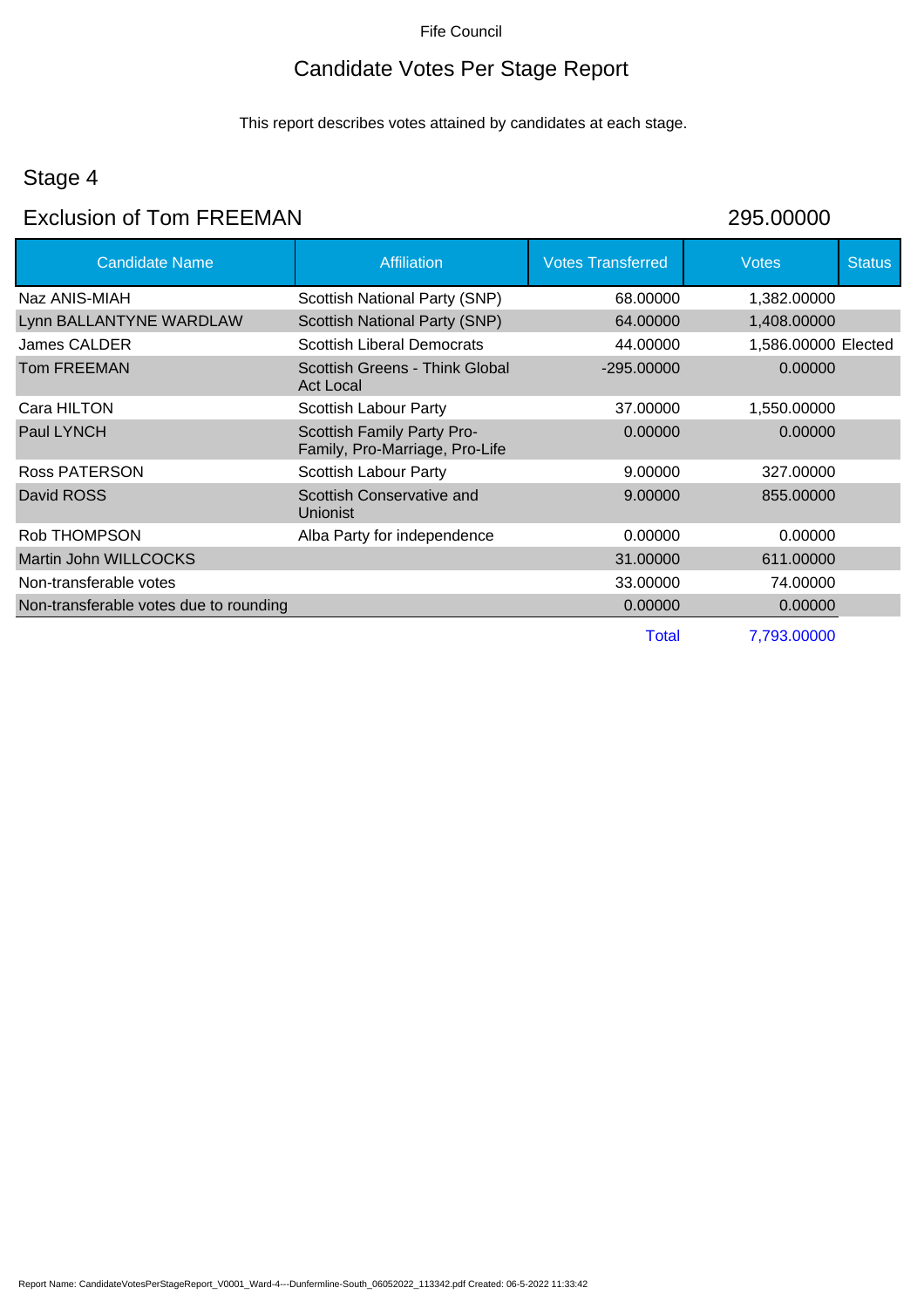# Candidate Votes Per Stage Report

This report describes votes attained by candidates at each stage.

# Stage 5

# Surplus of James CALDER 27.00000

| <b>Candidate Name</b>                  | <b>Affiliation</b>                                           | <b>Votes Transferred</b> | <b>Votes</b> | <b>Status</b> |
|----------------------------------------|--------------------------------------------------------------|--------------------------|--------------|---------------|
| Naz ANIS-MIAH                          | Scottish National Party (SNP)                                | 1.37862                  | 1,383.37862  |               |
| Lynn BALLANTYNE WARDLAW                | Scottish National Party (SNP)                                | 1.99134                  | 1,409.99134  |               |
| <b>James CALDER</b>                    | <b>Scottish Liberal Democrats</b>                            | $-27.00000$              | 1,559.00000  |               |
| <b>Tom FREEMAN</b>                     | Scottish Greens - Think Global<br><b>Act Local</b>           | 0.00000                  | 0.00000      |               |
| Cara HILTON                            | Scottish Labour Party                                        | 8.45894                  | 1,558.45894  |               |
| Paul LYNCH                             | Scottish Family Party Pro-<br>Family, Pro-Marriage, Pro-Life | 0.00000                  | 0.00000      |               |
| <b>Ross PATERSON</b>                   | Scottish Labour Party                                        | 1.48074                  | 328.48074    |               |
| David ROSS                             | Scottish Conservative and<br><b>Unionist</b>                 | 5.63362                  | 860.63362    |               |
| Rob THOMPSON                           | Alba Party for independence                                  | 0.00000                  | 0.00000      |               |
| Martin John WILLCOCKS                  |                                                              | 2.41684                  | 613.41684    |               |
| Non-transferable votes                 |                                                              | 5.63362                  | 79.63362     |               |
| Non-transferable votes due to rounding |                                                              | 0.00628                  | 0.00628      |               |
|                                        |                                                              | Total                    | 7,793.00000  |               |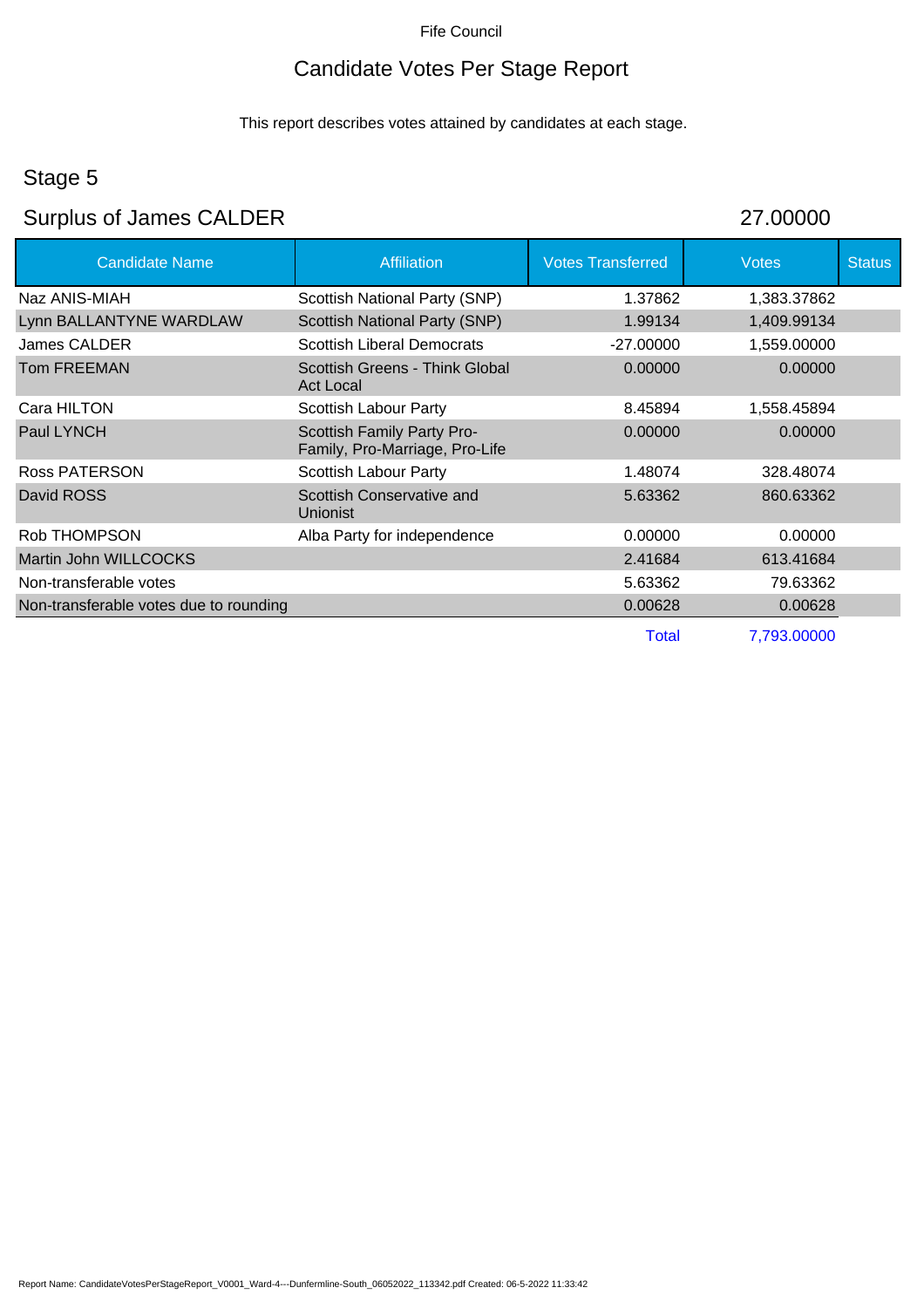# Candidate Votes Per Stage Report

This report describes votes attained by candidates at each stage.

# Stage 6

#### Exclusion of Ross PATERSON 328.48074

| <b>Candidate Name</b>                  | Affiliation                                                  | <b>Votes Transferred</b> | <b>Votes</b>        | <b>Status</b> |
|----------------------------------------|--------------------------------------------------------------|--------------------------|---------------------|---------------|
| Naz ANIS-MIAH                          | Scottish National Party (SNP)                                | 7.08510                  | 1,390.46372         |               |
| Lynn BALLANTYNE WARDLAW                | Scottish National Party (SNP)                                | 15.10212                 | 1,425.09346         |               |
| James CALDER                           | <b>Scottish Liberal Democrats</b>                            | 0.00000                  | 1,559.00000         |               |
| <b>Tom FREEMAN</b>                     | Scottish Greens - Think Global<br><b>Act Local</b>           | 0.00000                  | 0.00000             |               |
| Cara HILTON                            | Scottish Labour Party                                        | 235.61272                | 1,794.07166 Elected |               |
| Paul LYNCH                             | Scottish Family Party Pro-<br>Family, Pro-Marriage, Pro-Life | 0.00000                  | 0.00000             |               |
| <b>Ross PATERSON</b>                   | Scottish Labour Party                                        | -328.48074               | 0.00000             |               |
| David ROSS                             | Scottish Conservative and<br>Unionist                        | 18.23828                 | 878.87190           |               |
| Rob THOMPSON                           | Alba Party for independence                                  | 0.00000                  | 0.00000             |               |
| Martin John WILLCOCKS                  |                                                              | 6.06808                  | 619.48492           |               |
| Non-transferable votes                 |                                                              | 46.37444                 | 126.01434           |               |
| Non-transferable votes due to rounding |                                                              | 0.00000                  | 0.00000             |               |
|                                        |                                                              | Total                    | 7.793.00000         |               |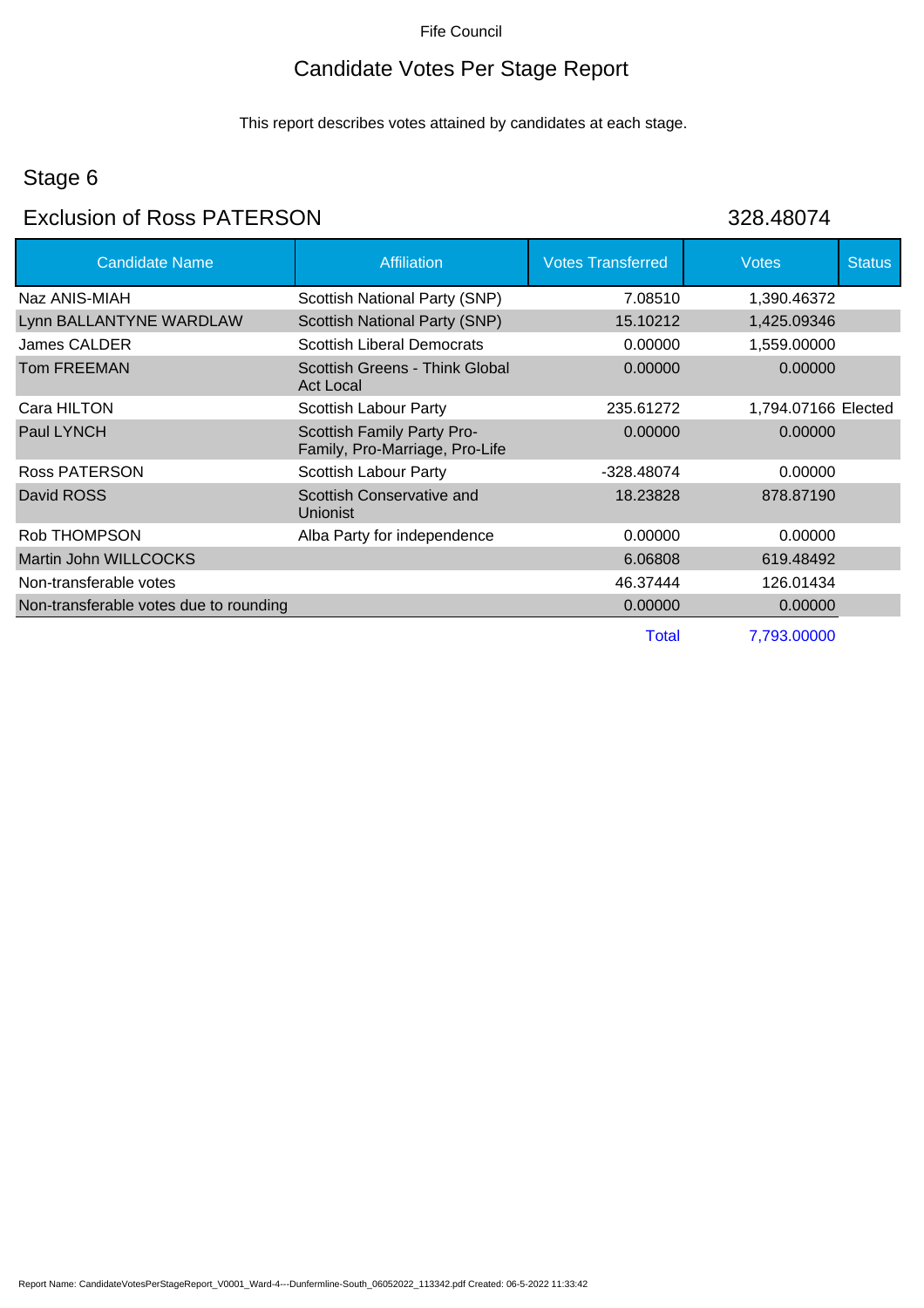# Candidate Votes Per Stage Report

This report describes votes attained by candidates at each stage.

# Stage 7

# Surplus of Cara HILTON 235.07166

| <b>Candidate Name</b>                  | <b>Affiliation</b>                                           | <b>Votes Transferred</b> | <b>Votes</b> | <b>Status</b> |
|----------------------------------------|--------------------------------------------------------------|--------------------------|--------------|---------------|
| Naz ANIS-MIAH                          | Scottish National Party (SNP)                                | 18.92709                 | 1,409.39081  |               |
| Lynn BALLANTYNE WARDLAW                | <b>Scottish National Party (SNP)</b>                         | 21.81845                 | 1,446.91191  |               |
| James CALDER                           | <b>Scottish Liberal Democrats</b>                            | 0.00000                  | 1,559.00000  |               |
| <b>Tom FREEMAN</b>                     | Scottish Greens - Think Global<br><b>Act Local</b>           | 0.00000                  | 0.00000      |               |
| Cara HILTON                            | Scottish Labour Party                                        | -235.07166               | 1,559.00000  |               |
| Paul LYNCH                             | Scottish Family Party Pro-<br>Family, Pro-Marriage, Pro-Life | 0.00000                  | 0.00000      |               |
| Ross PATERSON                          | Scottish Labour Party                                        | 0.00000                  | 0.00000      |               |
| David ROSS                             | Scottish Conservative and<br>Unionist                        | 38.87167                 | 917.74357    |               |
| Rob THOMPSON                           | Alba Party for independence                                  | 0.00000                  | 0.00000      |               |
| Martin John WILLCOCKS                  |                                                              | 22,35368                 | 641.83860    |               |
| Non-transferable votes                 |                                                              | 133.08840                | 259.10274    |               |
| Non-transferable votes due to rounding |                                                              | 0.01237                  | 0.01237      |               |
|                                        |                                                              | Total                    | 7,793.00000  |               |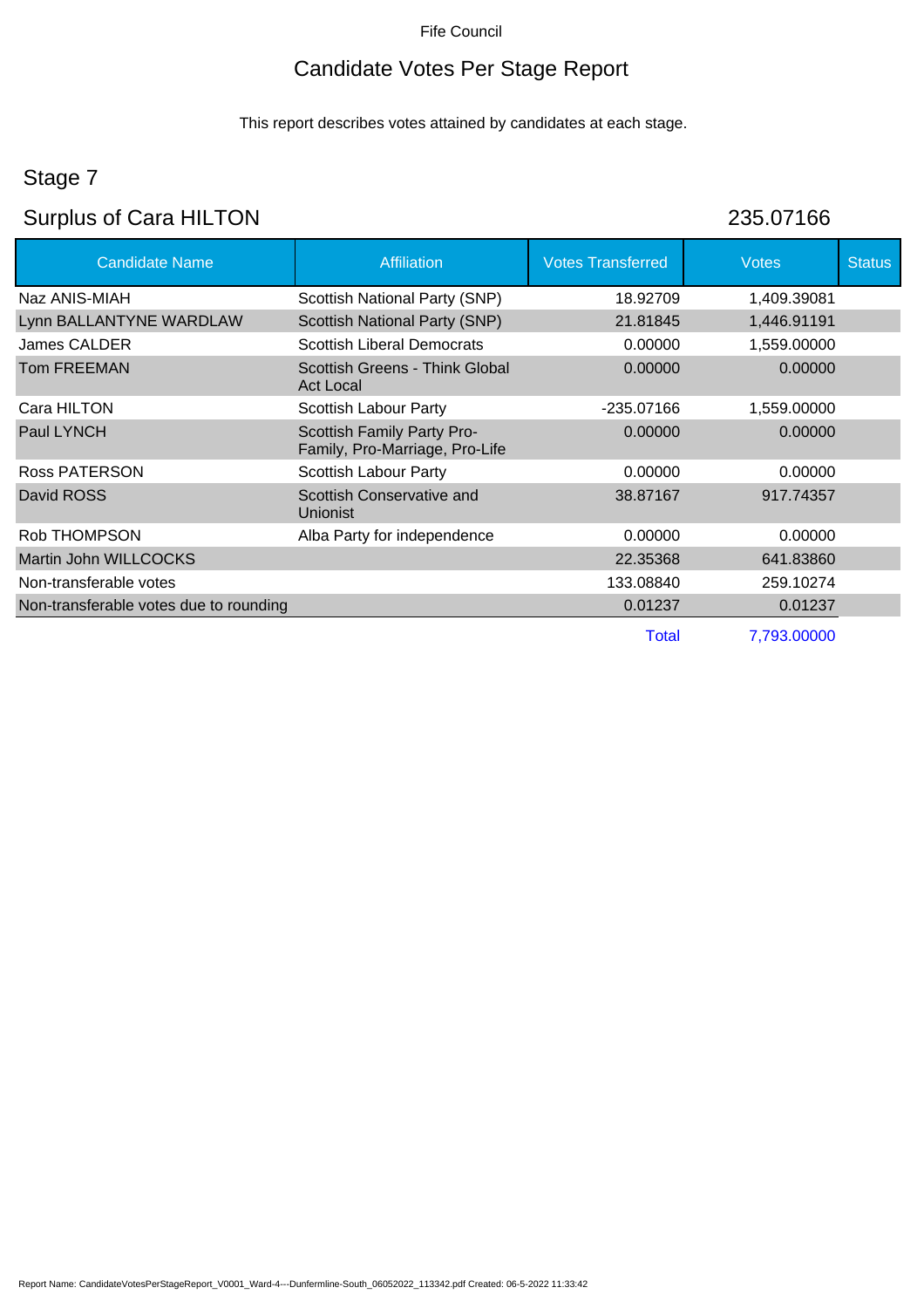# Candidate Votes Per Stage Report

This report describes votes attained by candidates at each stage.

# Stage 8

#### Exclusion of Martin John WILLCOCKS 641.83860

| <b>Candidate Name</b>                  | <b>Affiliation</b>                                           | <b>Votes Transferred</b> | <b>Votes</b> | <b>Status</b> |
|----------------------------------------|--------------------------------------------------------------|--------------------------|--------------|---------------|
| Naz ANIS-MIAH                          | Scottish National Party (SNP)                                | 124.68105                | 1,534.07186  |               |
| Lynn BALLANTYNE WARDLAW                | <b>Scottish National Party (SNP)</b>                         | 96.82240                 | 1,543.73431  |               |
| James CALDER                           | <b>Scottish Liberal Democrats</b>                            | 0.00000                  | 1,559.00000  |               |
| <b>Tom FREEMAN</b>                     | Scottish Greens - Think Global<br><b>Act Local</b>           | 0.00000                  | 0.00000      |               |
| Cara HILTON                            | Scottish Labour Party                                        | 0.00000                  | 1,559.00000  |               |
| Paul LYNCH                             | Scottish Family Party Pro-<br>Family, Pro-Marriage, Pro-Life | 0.00000                  | 0.00000      |               |
| Ross PATERSON                          | Scottish Labour Party                                        | 0.00000                  | 0.00000      |               |
| David ROSS                             | Scottish Conservative and<br>Unionist                        | 90.20732                 | 1,007.95089  |               |
| Rob THOMPSON                           | Alba Party for independence                                  | 0.00000                  | 0.00000      |               |
| Martin John WILLCOCKS                  |                                                              | -641.83860               | 0.00000      |               |
| Non-transferable votes                 |                                                              | 330.12783                | 589.24294    |               |
| Non-transferable votes due to rounding |                                                              | 0.00000                  | 0.00000      |               |
|                                        |                                                              | Total                    | 7,793.00000  |               |